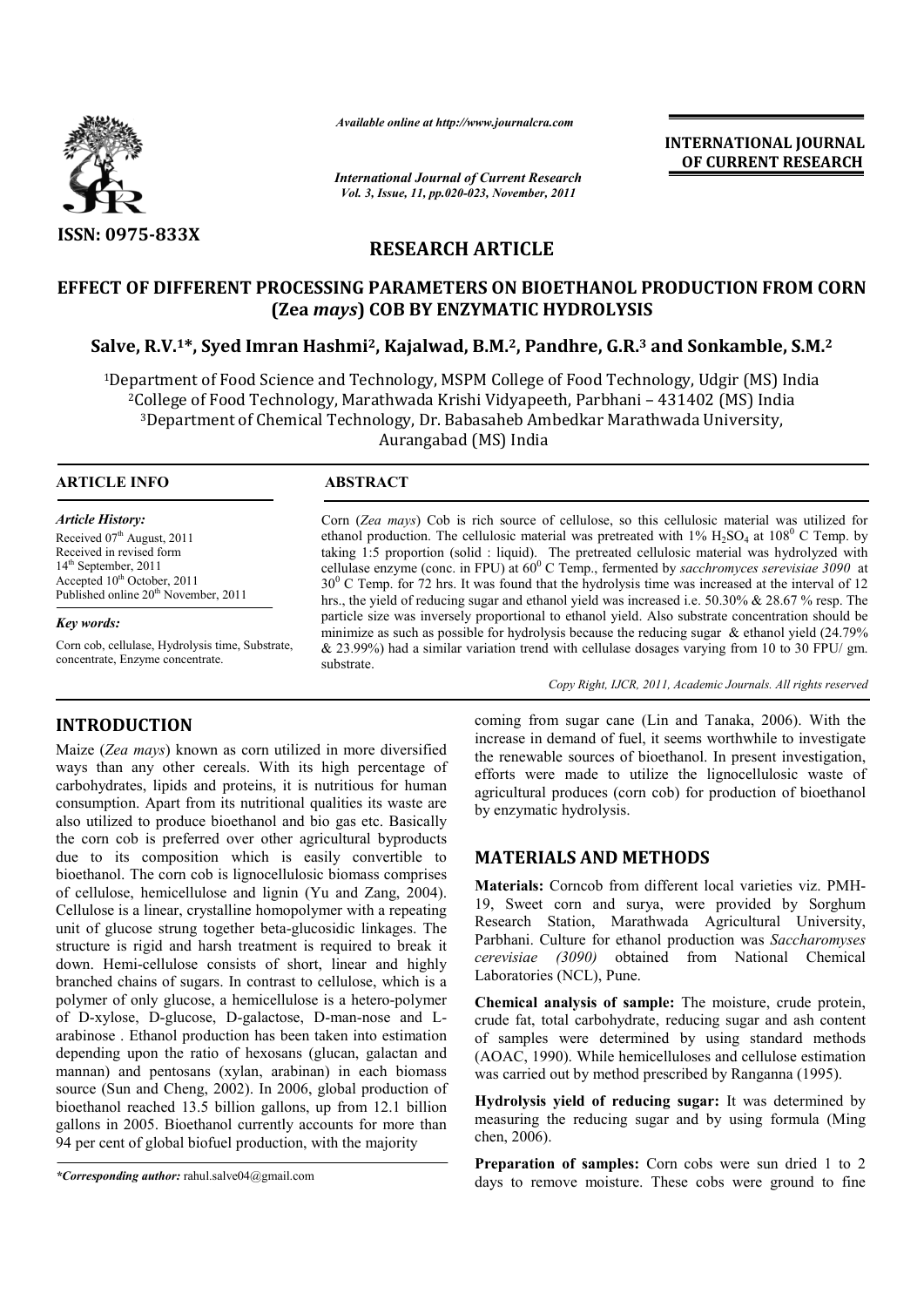particle size in hammer mill. The fine powder of corn cob with different particle size viz. 0.5, 1.0 and 1.5 mm were packed in polythene bags of 250 guage. These bags were stored at room temperature in dry condition until further use.

## **PROCEDURES**

The ethanol was produced by treating the corn cob with acid and enzymatic hydrolysis followed by fermentation of hydrolysate of the pre-treated substrates by the microbial culture of *Saccharomyces cerevisiae (3090)* (Spindler *et al.*, 2004).

**Pre-treatment:** Sample of corn cob with different particle sizes were taken and treated with 0.5N NaOH at 1:6 (S:L). This treatment only used in enzymatic hydrolysis. This pretreatment was done to the lignin. This mixture was allowed to stand for 1-1.5 hrs. at room temperature and atmospheric pressure. After definite time residues was free from traces of alkali and dried at  $50-52^{\circ}\text{C}$  in hot air oven and substrate was hydrolyzed by enzymes.

**Enzymatic Hydrolysis:** Cellulase enzyme was used to convert the polysaccharide to monosaccharide. Alkali treated dried corn cob powder was suspended in citrate buffer of pH 5.0 (Cellulase activity is optimum at pH 5.0). The enzyme cellulase was added at different concentration ranging from 10, 20 and 30 FPU (1FPU =  $0.13g$ ) respectively. The enzymatic hydrolysis was carried out at  $52^{\circ}$ C in a shaking water bath for the period of 6 hrs. Total reducing sugars present in hydrolysate was estimated using Fehling's solution method. Finally it was subjected to fermentation (Ming *et al.,* 2006).

**Fermentation**: Both hydrolysates were subjected to fermentation using the strains of *Saccharomyses cerevisiae 3090*. This microbial culture was subjected into the subculture using the MGYP media. This broth was used for the fermentation hydrolysate material. The level of innoculum used for 2 per cent of hydrolysate (Daniel and Cynthia, 2004). Fermentation was carried out for 72 hrs under room temperature. During fermentation free sugars were converted into ethanol (Harikrishna *et al.,* 2001).

**Distillation:** Supernatant was collected from flask of fermenter and transferred to distillation unit. Then it was distilled at the temperature of  $80-82^{\circ}$ C for 2 hrs. Further, ethanol was collected from distillation unit.

## **Production of ethanol using cellulase Hydrolysis**



Utilization of agricultural waste produce in production of bioethanol is an innovative concept where lignocellulosic material from corn cob could be hydrolyzed by enzymatic method, however it requires optimization of variation processing parameters. The results pertaining to different studies processing parameters are summarized under following suitable headings.

|              |          |              | $\sim$<br>$\mathbf{r}$   |              |               |              |               |
|--------------|----------|--------------|--------------------------|--------------|---------------|--------------|---------------|
| Sample       | Particle | Enzyme conc. | <b>Hydrolysis</b>        | Reducing     | Hydrolysis    | Fermentation | Ethanol Yield |
| No.          | size(mm) | (FPU)        | time (hr)                | sugar $(\%)$ | yield $(\% )$ | time (hr)    | $(\%)$        |
| А            | 0.5      | 20           |                          | 18.40        | 23.82         | 78           | 10.48         |
| В            | 0.5      | 20           | 24                       | 29.90        | 38.71         | 78           | 17.04         |
|              | 0.5      | 20           | 36                       | 40.50        | 52.44         | 78           | 23.08         |
| D            | 0.5      | 20           | 48                       | 47.50        | 61.51         | 78           | 27.07         |
| E            | 0.5      | 20           | 60                       | 50.30        | 65.13         | 78           | 28.67         |
| <b>SE</b>    |          | -            | $\overline{\phantom{0}}$ | 1.545        | 2.480         |              | 0.872         |
| CD at 5 $\%$ |          |              |                          | 4.860        | 7.804         |              | 2.745         |

**Table 1: Effect of hydrolysis time on the yield of ethanol** 

| Sample<br>No. | Particle<br>size (mm) | Enzyme conc.<br>(FPU)    | <b>Hydrolysis</b><br>time | Reducing<br>sugar $(\%)$ | <b>Hydrolysis</b><br>vield $(\% )$ | Fermtn.<br>time (hr)     | Ethanol<br>Yield $(\% )$ |
|---------------|-----------------------|--------------------------|---------------------------|--------------------------|------------------------------------|--------------------------|--------------------------|
| А             | 0.5                   | 10                       |                           | 8.50                     | 11.00                              | 78                       | 4.80                     |
| В             | 0.5                   | 20                       |                           | 16.10                    | 20.84                              | 78                       | 9.17                     |
|               | 0.5                   | 30                       |                           | 24.50                    | 31.72                              | 78                       | 13.96                    |
| <b>SE</b>     |                       | $\overline{\phantom{0}}$ |                           | 0.395                    |                                    | $\overline{\phantom{a}}$ | 0.292                    |
| CD at 5 $\%$  |                       |                          |                           | 1.367                    |                                    |                          | 1.010                    |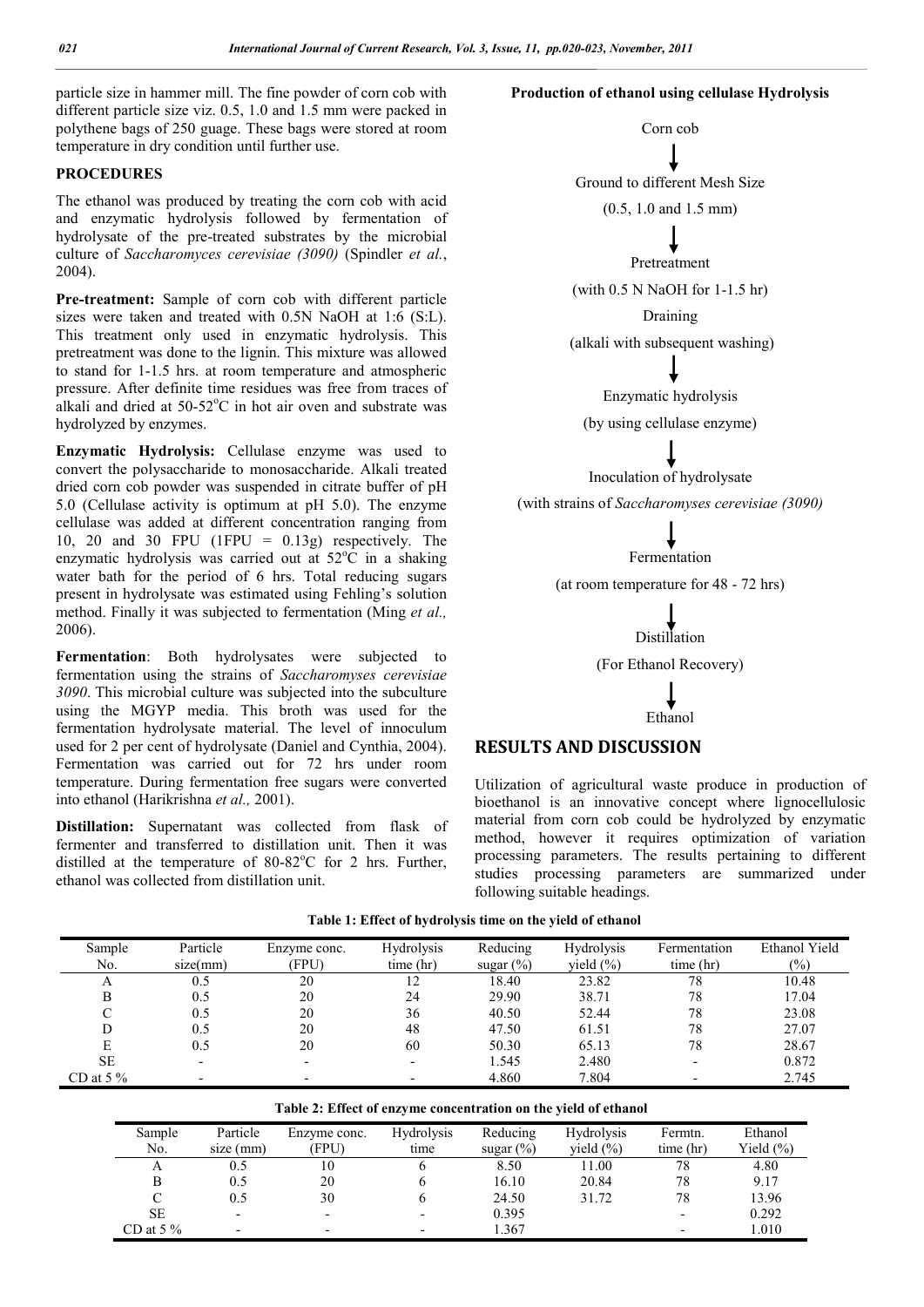| Sample<br>No. | Particle size (mm)       | Ouantity (gm)            | Enzyme conc.<br>(FPU) | Reducing<br>sugar $(\%)$ | <b>Hydrolysis</b><br>vield $(\% )$ | Fermtn<br>time (hr) | Ethanol<br>Yield (%) |
|---------------|--------------------------|--------------------------|-----------------------|--------------------------|------------------------------------|---------------------|----------------------|
| А             |                          | 50                       | 20                    | 24.70                    | 31.98                              | 78                  | 14.07                |
|               | 0.5                      | 100                      | 20                    | 43.50                    | 56.33                              | 78                  | 24.79                |
|               | 0.5                      | 150                      | 20                    | 42.10                    | 54.50                              | 78                  | 23.99                |
| <b>SE</b>     | $\overline{\phantom{0}}$ | $\overline{\phantom{a}}$ |                       | 0.213                    | 0.213                              |                     | 0.137                |
| CD at $5\%$   | $\overline{\phantom{0}}$ | -                        |                       | 0.737                    | 0.737                              | -                   | 0.474                |

|  | Table 3: Effect of substrate concentration on the yield of ethanol |  |  |
|--|--------------------------------------------------------------------|--|--|
|  |                                                                    |  |  |

## **Effect of hydrolysis time on the yield of ethanol**

During present investigation, the efforts were made to optimize various processing parameters. During initial trails enzymatic treatment was kept constant at the rate of 20 FPU for all samples with varying rates of hydrolysis time periods. The results pertaining to effect of different hydrolysis time on yield of ethanol is presented in Table-1. It is observed from table-1 that hydrolysis time was one of the factor which affect on the yield of ethanol. 100 gm of corn cob was hydrolyzed by cellulase enzyme at 20 FPU concentration at pH 5 and  $50^{\circ}$ C temperature for 12-60 hrs time. The simple's sugar i. e. glucose, xylose, arabinose and cellobiose were produced during hydrolysis. The reducing sugar concentration was reached upto 50.30 per cent and prolonged hydrolysis time (60 hr) helped in the increasing hydrolysis yield which resulted in high ethanol yield. From the Table 1, we found that hydrolysis time was increased at the interval of 12 hrs. The yield of reducing sugar and ethanol was also increased. Sample E was hydrolyzed for 60 hrs to get 50.30 per cent reducing sugars which was fermented by *Saccharomyses cerevisiae (3090)* to get 28.67 per cent ethanol. This yield was higher than other samples i.e. sample A, B, C  $\&$  D which having lower hydrolysis time. Thus hydrolysis time was important factor for significant yield of ethanol.

#### **Effect of enzyme concentration on the yield of ethanol**

It is observed from table-2 that as the cellulase contributes significantly to the biomass conversion. The cellulase dosage should be minimized as such as possible. Hydrolysis experiments were performed with 100 gm substrate and different cellulase concentration (presented as filter paper activity) per gram of substrate at  $p\overrightarrow{H}$  5 and 50<sup>0</sup> C temperature. The reducing sugar concentration, hydrolysis yield and ethanol yield had a similarly variation trend i.e. increased sharply with cellulase dosage varying from 10 to 30 FPU per gram substrate. So finally these different concentrations the yield of ethanol get varied. Sample C treated at 30 FPU enzyme concentrations to get 13.96 per cent ethanol yield. This yield was more than sample A and B which hydrolyzed at 10 and 20 FPU concentration respectively to get 4.80 and 9.17 per cent ethanol respectively.

#### **Effect of substrate concentration on the yield of ethanol**

It is observed from table-3 that substrate concentration on enzymatic hydrolysis were investigated at fixed ratio (20 FPU) of cellulase to substrate as showed in table 4, reducing sugar concentration, hydrolysis yield and ethanol yield showed an opposite variation trend i.e. as substrate concentration increasing, the reducing sugar increased but the hydrolysis yield and ethanol yield decreased .This may be due end product feed back inhibition caused by high reducing sugar

concentration. .Sample B having 100 gm substrate was hydrolyzed. and fermented to get 24.79 per cent ethanol as compared to sample C (23.99 per cent) and fermented to get 24.79 per cent ethanol as compared to sample C (23.99 per cent) which was less than sample B because of feedback inhibition.

## **CONCLUSION**

On the basis of obtained results, it could be concluded that corn cob varieties contain maximum quantity of total carbohydrate i.e. 89.50 per cent which can be better utilised for conversion into fermentable sugar. In enzymatic hydrolysis of corn cob using cellulase concentration (20 FPU), particle size 0.5mm, hydrolysis time 60 hrs and fermentation time 78 hrs also yield the same value of ethanol yield (28.67 per cent). For the higher production of ethanol enzyme concentration (range 10-35 FPU) was superior.

## **REFERENCES**

- A.O.A.C. (1990) Official method of analysis Volume II, Association of Official Analytical Chemists, Washington.
- Cao N.J., Krishnan M.S., Du J.X., Gong C.S., Ho N.W.Y., Chen Z.D., Tsao G.T. (1996). Ethanol production from corn cob pretreated by the ammonia steeping process using genetically engineered yeast. *Biotechnology Letters,* 18, 1013–1018.
- Curreli N., Fadda M.B., Rescigno A., Rinaldi A.C., Soddu G., Sollai F., Vaccargiu S., Sanjust E., Rinaldi A. (1997). Mild alkaline/oxidative pretreatment of wheat straw. *Process Biochemistry,* 32, 665–670.
- Daniel J. Schell and Cynthia J. Riley (2004).A bioethanol process development unit: initial operating experiences and results with a corn fiber feedstock. *Bio-resource Technology*, 91, 179–188.
- Delgenes J. P. (1996). Effects of lignocellulose degradation products on ethanol fermentations of glucose and xylose by *Saccharomyces cerevisiae, Zymomonas mobilis, Pichia stipitis, and Candida shehatae. Enzyme and Microbial Technology,* 19(3):220.
- Ghose T.K. (2005). Measurement of cellulase activities. *Pure and Applied Chemistry,* 59, 257–268.
- Hayn-Hagerdal B. Hallborn, J. Jeppson H. Olsson L. Skoog K. and Walfridsson M (1993).Pentose Fermentation to Alcohol. C.A.B. International, Wallingford, UK. pp 231-290.
- Hari Krishna S., T. Janardhan Reddy and G.V. Chowdary (2001). Simultaneous saccharification and fermentation of lignocellulosic wastes to ethanol using a thermo tolerant yeast, *Bioresource Technology,* 77,193±196.
- Kim S.Y., Oh D.K.; Kim J.H. (1999). Evaluation of xylitol production from corn cob hemicellulose hydrolysate by *candida parapsilosis Biotechnology Letters,* Volume 21, Number 10, October 1999, pp. 891-895(5)
- Kuhad RC. And Singh S.A. (1993) Lignocellulose biotechnology: current and future prospects. Critical Review in Biotechnology. 13: 151–172.
- Lin Y and Tanaka S. (2006). Ethanol fermentation from biomass resources Current state and prospects. *Applied Microbial Biotechnology*. 69:627–42